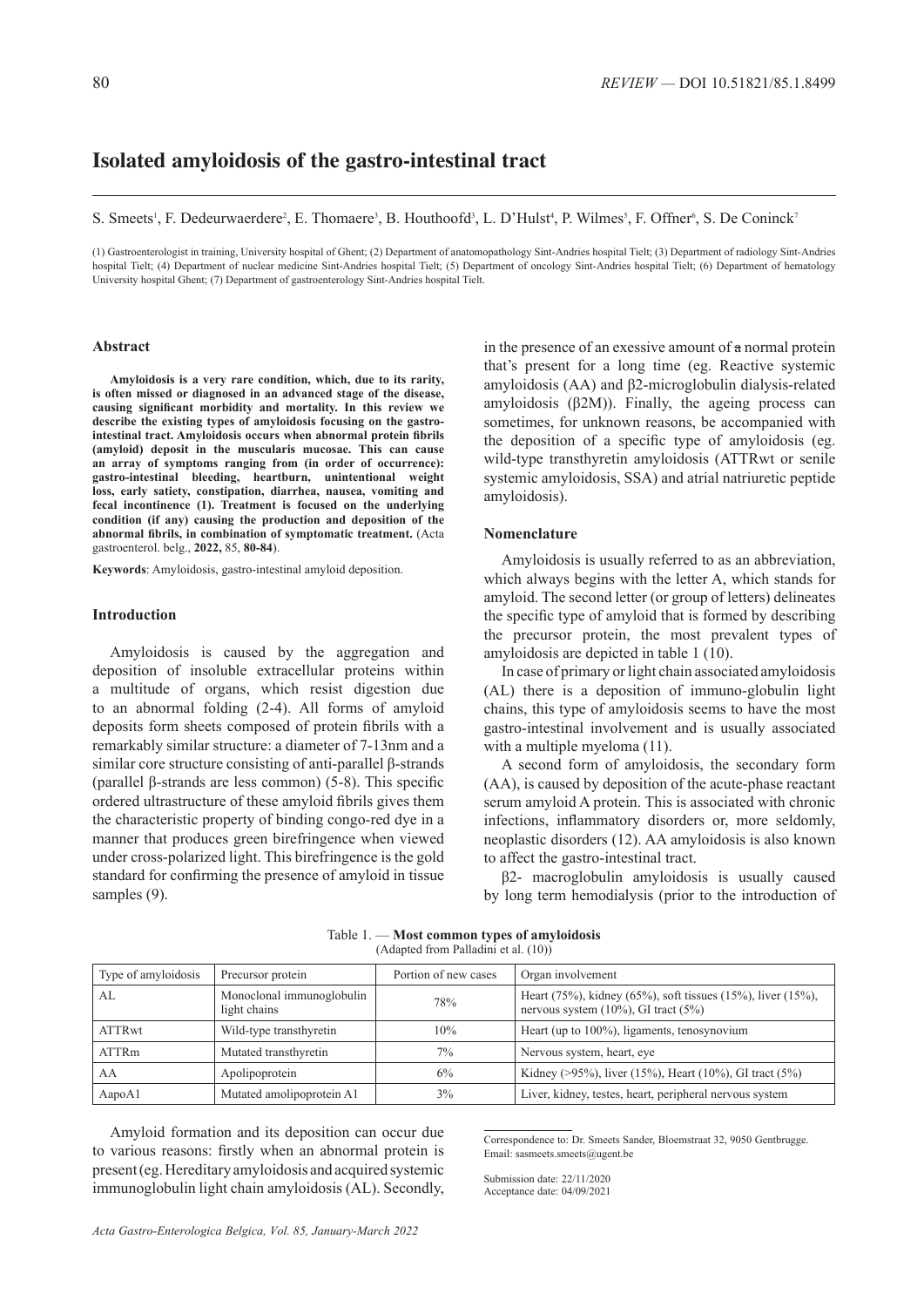high flux membranes). β2- macroglobulin is a larger size molecule and is insufficiently filtered by older low flux membranes, this can cause accumulation of this molecule in various tissues (13-17).

Another type of amyloidosis, previously known as senile amyloidosis, is caused by the deposition of unmutated (wild-type, wt) transthyretin (TTR). This protein, predominantly produced by the liver, is a plasma transport protein for thyroxine and vitamin A. The deposition of ATTRwt usually occurs in the heart and nervous system, this can cause gastro-intestinal symptoms (diarrhea, weight loss, …) due to autonomic neuropathy (18). The vast majority of patients will, however, present with a cardiac phenotype, generally heart failure with preserved ejection fraction (HFpEF), depending on the author up to 100% of patients. There is no clear data about isolated ATTRwt amyloidosis of the gastro-intestinal tract.

Hereditary (also called familial) amyloidosis is very rare and can be caused by many different precursor proteins due to various genetic mutations. (19-21). For example, familial AApoA1 amyloidosis is caused by a single amino acid mutation (G26R) in human apolipoprotein A-I (apoA-IIowa). When the N-terminal fragments (amino acid residues 1-83) of apoA-I contain this mutation, they will deposit as amyloid fibrils in patients' tissues. However, the exact mechanisms of cellular degradation and cytotoxicity are currently not yet known (22). This type of amyloidosis (familial AApoA1) usually affects the liver, kidney, larynx, skin and myocardium, seldomly, amyloid can also be found in the testes and adrenal glands (23). Another type of a familial type of amyloidosis is the hereditary form of ATTR amyloidosis, also referred to as ATTRm. This is a rare condition caused by an autosomal dominant mutation of the gene coding for the transthyretin protein. Its presence can be found all over the world with a few endemic areas including Sweden, Portugal, Brazil and Japan (1).

Lastly, amyloid deposition can also be isolated to a single organ without systemic involvement, resulting in specific syndromes (e.g. Alzheimer's disease).

# **Epidemiology**

Even if all types of amyloidosis are very rare, AL is the most common occurring subtype. A study performed by the UK National Health Service established the incidence of systemic AL amyloidosis between 0.3- 0.8/100,000 of the general population, with a peak in the age group between 60 and 79 years (24). A Swedish study performed in 2012 reported an incidence of nonhereditary amyloidosis of about 8.29/1,000,000 personyears with a peak in the population of over 65 years of age. This study also revealed that secondary systemic amyloidosis (AA) was rarer (incidence of 2/1,000,000)  $(25)$ .

An older study performed in Minnesota in the US, came to similar results (10).

Senile amyloidosis (ATTRwt) usually affects the heart in the elderly population and causes congestive heart failure (HFpEF) due to ventricular hypertrophy which progresses slowly. ATTRwt can also affect the gastrointestinal tract, usually this is a histological diagnosis (on autopsy) and is seen in 40% of the general population who are more than 80 years of age, irrespective of GI complaints (26-27).

True population-based studies have not yet been performed on the prevalence of ATTRwt amyloidosis, so exact numbers are not yet known (28,35).

In a study performed in Kiel, Germany investigated 663 gastro-intestinal biopsies with amyloid (from 542 patients), it was found that ALλ (lambda light chain) was present in 52.8 %, ATTR in 16.2 %, ALκ (kappa light chain) in 13.7 %, and AA in 10.7 %, ApoAI amyloid in 0.7 %. The remaining cases were ALys  $(0.7 \%)$ , AL n.o.s.  $(2.6 \%)$ , and mixed type amyloidosis  $(0.6 \%)$ . 11 cases (2%) remained unclassified (29).

Gastro-intestinal manifestation of amyloidosis is usually found in the elderly population. Over 70% of patients were 60 years or older. In the case of ATTR amyloidosis the mean age of the patients was even higher (>70). If ATTRwt affects the gastro-intestinal tract, it is usually found in the colon and/or rectum, more precisely in the muscularis mucosa and submucosa. There is also a clear male preponderance in gastro-intestinal amyloidosis (61.7% vs 38.3%) (29).

Cowan et al. retrospectively reviewed data of 2334 patients with all types of amyloidosis referred to a tertiary center. 3.2% had proven amyloid involvement of the gastro-intestinal tract on biopsy. 79% had systemic amyloidosis with dominant gastro-intestinal involvement. In 21% there was a localized involvement of GI tract but these patients had no evidence of other underlying conditions (eg plasma cell dyscrasia) proven by a normal bone marrow biopsy (no evidence of clonality by immunohistochemistry or *in situ* hybridi-

Table 2. — **GI symptoms in ATTR amyloidosis** (Adapted from Wixner et al. (1))

| Symptoms                  | Percentage of<br>patients with<br>comfirmed<br><b>ATTRwt</b> | Percentage of<br>patients with<br>confirmed<br><b>ATTRm</b> |
|---------------------------|--------------------------------------------------------------|-------------------------------------------------------------|
| Any GI symptoms           | 15.3%                                                        | 63%                                                         |
| Early satiety             | 3.6%                                                         | 26.4%                                                       |
| Nausea                    | $2.2\%$                                                      | 17.1%                                                       |
| Vomiting                  | $0\%$                                                        | 13.4%                                                       |
| Constipation              | 3.6%                                                         | 20.9%                                                       |
| Diarrhea/constipation     | 1.5%                                                         | 24.3%                                                       |
| Diarrhea                  | 3.6%                                                         | 19.8%                                                       |
| Fecal incontenence        | $0\%$                                                        | 6.2%                                                        |
| Unintentional weight loss | 2.9%                                                         | 31.5%                                                       |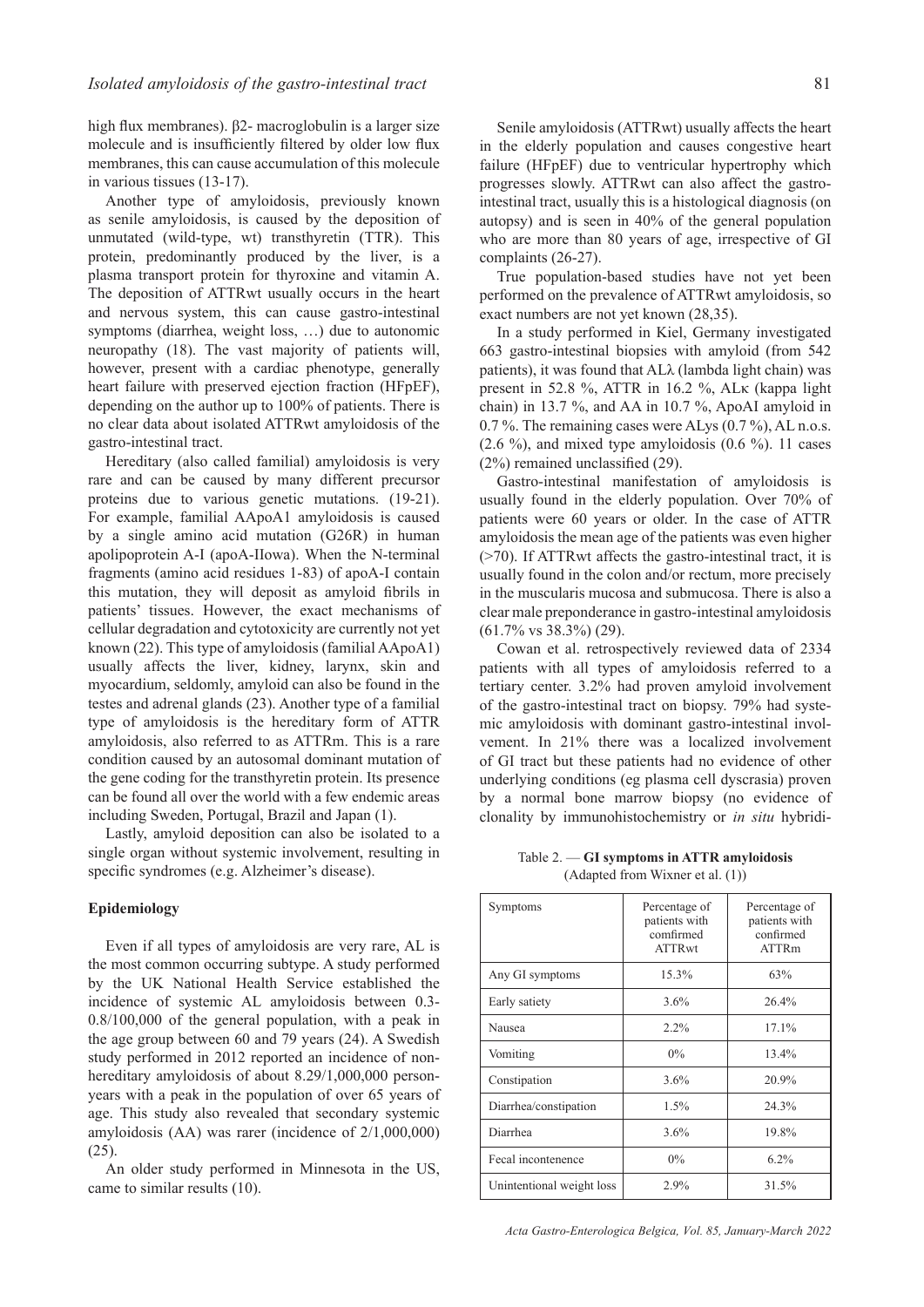

 $10 \times$  enlarged Congo red staining: Salmon pink coloring of amyloid\*  $20 \times$  enlarged prealbumin staining positive° (= transthyretin)





zation) and a normal level and ratio of serum free light chains. In these patients there was also no clinical evidence of involvement of other organ systems and no amyloid deposition in a fat aspirate. Of these 16 patients with isolated gastrointestinal amyloidosis 11 had AL amyloidosis, the other 5 were unspecified (18).

The THAOS study, performed in 2014 found that gastro-intestinal disturbances are frequent in patients with ATTR amyloidosis (15.3% in ATTRwt and 63% in ATTRm) (table 2). These disturbances have an important effect on the survival rate of these patients, by malnutrition due to malabsorption and decreased functional capacity. However, in this study, GI symptoms were documented by a questionnaire and no biopsies were taken to confirm gastro-intestinal involvement (1).

## **Clinical presentation**

Systemic amyloidosis can present in many different forms, depending on the affected organ.

Whatever the underlying type of amyloidosis, GI amyloidosis can occur with symptoms including unintentional weight loss, diarrhea, abdominal pain, malabsorption, gastro-esophageal reflux, and GI bleeding (involving either upper or lower tract) (12,30-32). Cowan et al. found that the most frequent reported symptoms of localized GI amyloidosis were GI bleeding and heartburn, both occurring in about 50 % of patients (18).

These symptoms can be explained by the histological localization of the amyloid depositions, namely: in the muscularis mucosae, in the direct proximity of blood vessels, nerves and nerve plexuses (in lesser extent in the lamina propria and submucosa) (33).

This causes an increasing fragility of blood vessels (causing bleeding), hinders intrinsic peristalsis (causing acid reflux) and increases the stiffness of the gut wall (34). The endoscopic appearance is highly variable and, as of yet, there is no clear link between the endoscopic findings and specific types of amyloidosis.

The esophagus can become atonic and dilated, sometimes resembling an achalasia. In the stomach it can appear as polyps, enlarged gastric folds or ulcerations, sometimes only gastroparesis is present. In the small intestine amyloidosis can present as polyps, thickened folds or only a granular appearance of the mucosa is

noticeable. Amyloidosis of the colon can present as a narrowing of the colonic lumen, ulcerations, loss of haustrations, thickened mucosal folds, nodules or pseudo-obstruction (2,12).

# **Diagnosis**

Whatever the underlying type of amyloidosis, the clinical presentation of gastro-intestinal amyloidosis is non-specific, endoscopic and radiological features are also non-specific (mass formation, bleeding, motility disorders, pseudo-obstruction, …).

Due to the rarity of isolated amyloidosis of the GI tract, diagnosis is often delayed. Because of the variety of symptoms: unintentional weight loss, diarrhea, abdominal pain, malabsorption, gastro-esophageal reflux, and GI bleeding (involving either upper or lower tract) (12, 30-32), amyloidosis should be considered in all patients presenting with GI complaints after alternative diagnoses are excluded. The gold standard for diagnosing amyloidosis is Congo-red staining on a tissue sample of the affected organ (9). Different types of amyloid can be detected by different staining methods, for example ATTR deposition can be detected by pre-albumin staining (figure 1).

The study performed in Kiel found that if the GI tract is affected, the best diagnostic yield depends on the type of amyloidosis. ALλ can be present in every region of the gastrointestinal tract. Its prevalence increases slightly proximally to distally. ATTR showed a similar increase in its prevalence proximally to distally. ALκ- and AA however, are most commonly found in biopsies from stomach and duodenum. The distribution of amyloid deposition in the GI tract is depicted in figure 2 and 3 (29).

Whole-body 123I-labeled serum amyloid P (SAP) scintigraphy is a very sensitive test for the diagnosis of systemic AA amyloidosis (up to 90% sensitivity) and can report the extent of organ involvement. Its downsides however are: it is only usable for AA amyloidosis, and it is only available at the NAC in London and the University of Groningen in the Netherlands (2,9).

Since the 1980s technetium-labelled bone-seeking radiopharmaceuticals bone scintigraphy is used to differentiate cardiac ATTR from other forms of cardiac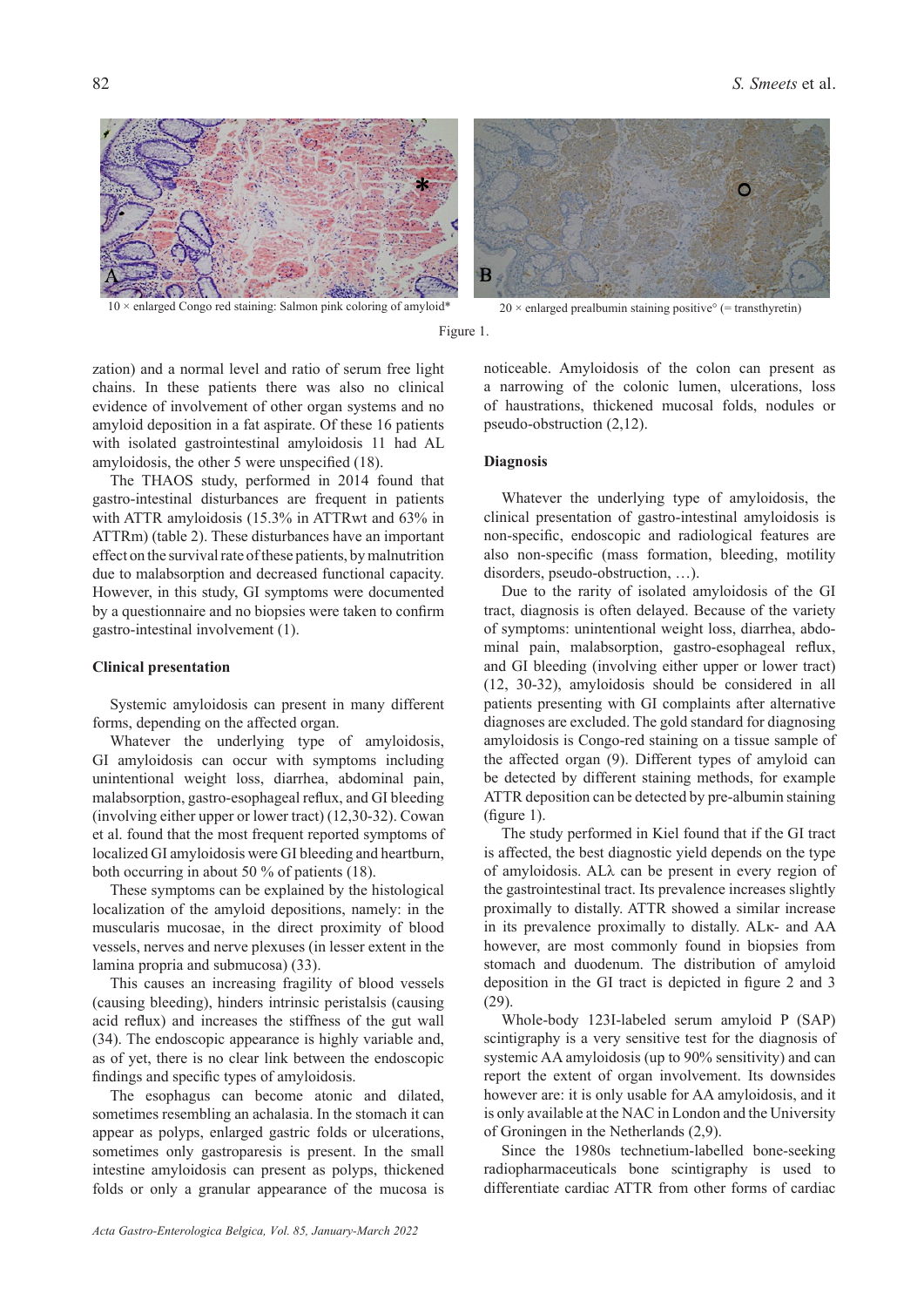

Figure 2. — Amyloid distribution in the gastrointestinal tract, horizontally. (Adapted from Freudenthaler et al. (29)).



Figure 3. — Amyloid distribution in the gastrointestinal tract, vertically. (Adapted from Freudenthaler et al. (29)).

amyloidosis. How this mechanism works is not yet fully understood.

A meta-analysis performed by Treglia et al. in 2018 revealed that bone scintigraphy is up to 92% sensitive and 95% specific in detecting cardiac ATTR amyloid (both wild type and mutated) (40).

In all patients (irrespective of the type of amyloidosis) screening for cardiomyopathy, nephropathy and bone marrow malignancy should be undertaken and special attention must be given to complete family history and identifying conditions predisposing to amyloid formation (35).

When ATTR (wild type or mutated) amyloidosis is suspected (eg. Patient with new onset HFpEF) following steps should be undertaken:

- Physical examination for evidence of autonomic neuropathy/carpal tunnel syndrome
- Blood testing for serum immunofixation and immunoglobulin free LC assay. When these are normal it excludes LC amyloidosis
- Urine test to find evidence of nephrotic range proteinuria
- Tissue and strain Doppler echocardiography for evidence of left atrial dysfunction (lateral or septal) and biventricular hypertrophy
- Cardiac magnetic resonance imaging for evidence of severe atrial and ventricular amyloid infiltration
- Radionuclide imaging to detect myocardial amyloid deposition by tracer uptake
- Cardiac biomarkers for evidence of troponin and brain natriuretic peptide
- Evidence of Carpal tunnel syndrome
- Biopsy for the verification of amyloid deposits in fat, bone marrow, lip, skin, salivary gland, or gastrointestinal tract. If these less-invasive biopsies are negative a verification of amyloid deposits in the heart, kidney, or nerve are necessary.
- The last step is immunohistochemically/immune gold staining with electron microscopy or preferably mass spectroscopy because of its improved diagnostic accuracy from 77% to 94%. This to find evidence of the ATTR amyloid deposit type (excludes LC amyloidosis) (35).

# **Treatment**

Treatment of acquired amyloidosis is treating the underlying disorder (malignancy, infection, auto-immune disorder).

In case of hereditary ATTR (which is caused by a mutation in genes coding for the protein transthyretin, causing the accumulation of this abnormal protein in several tissues), liver transplantation will remove the source of variant TTR and is in this case the treatment of choice in young and fit patients (41). Other treatment options have recently been investigated in small phase II and III trials, such as TTR tetramer stabilizers (tafamidis and diflunisal). These drugs prevent tetramer dissociation and misfolding of these proteins (35,36,41).

To date however, no specific treatment is approved for SSA, treatment is based solely on symptom control (cfr diuretics in case of symptomatic heart failure) (42,43).

In case of gastro-intestinal sequelae, due to the low incidence of this condition, there is little or no evidence about further treatment and only supportive/symptomatic management can be provided (2). For ATTRwt isolated to the colon we found no definitive therapeutic strategy in the literature.

# **Prognosis**

Prognosis of systemic amyloidosis is largely dependent on the underlying disease which causes the amyloid production. Generally, AL amyloidosis has the worst outcome due to its link with malignancy. ATTRwt is usually a fatal disorder because it usually affects the nerves and heart (35). Mean survival in patients with ATTRwt (diagnosed based on new onset heartfailure) was 32 months, compared with 10 months in patients with AL cardiac amyloidosis (46). There is no data describing the prognosis of ATTRwt isolated to the colon.

## **Conclusion and prospects for future research**

Amyloidosis is a very uncommon disease and can occur with a plethora of symptoms determined by the organ that is affected. Upon diagnosis, patients should be